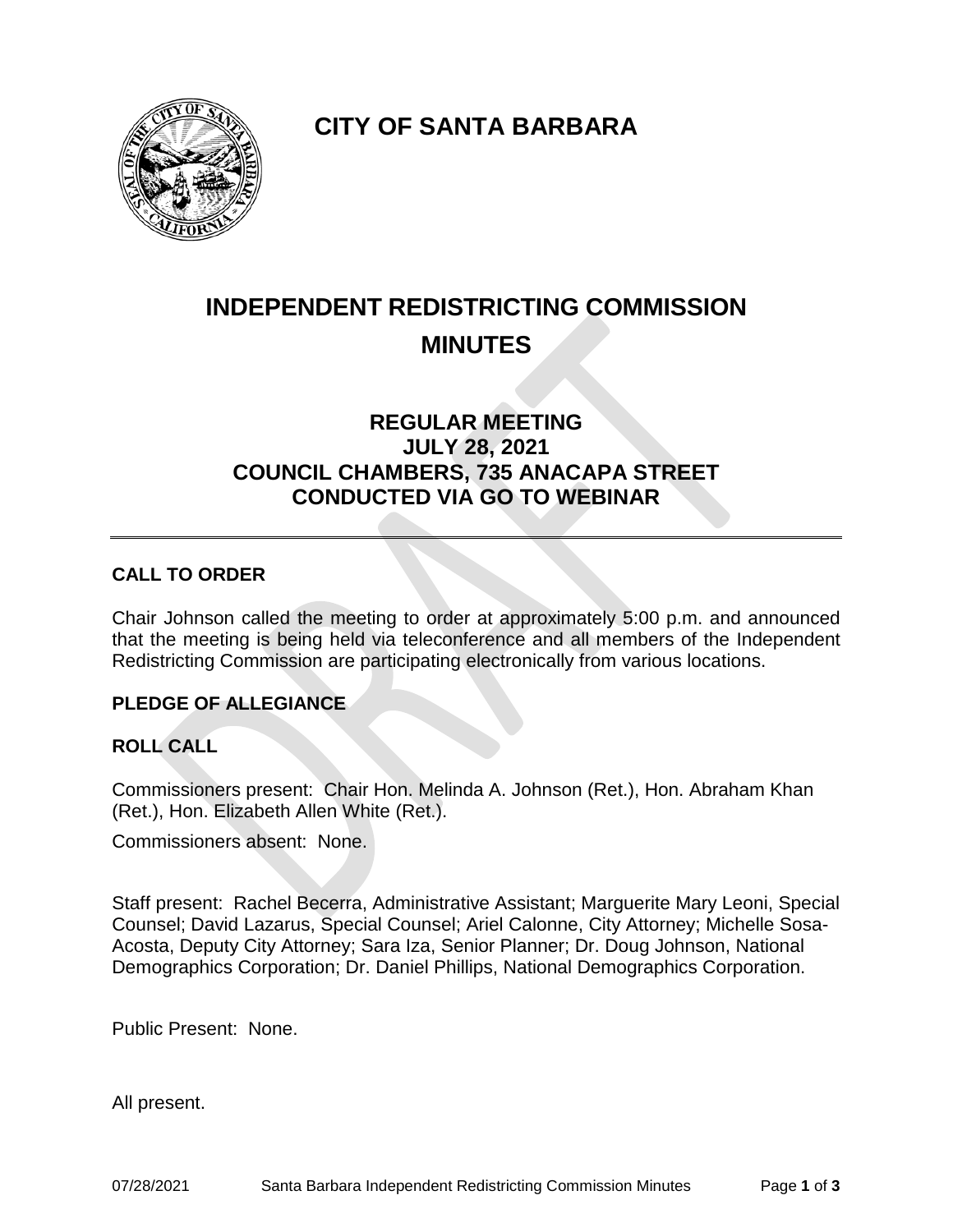#### **GENERAL BUSINESS**

#### A. Changes to the Agenda

B. Public Comment. Any member of the public may address the Commission for up to two minutes on any subject within its jurisdiction that is not scheduled on this agenda for a public discussion.

C. Approval of the minutes of the Independent Redistricting Commission meetings of June 30, 2021 and July 21, 2021. The Commissioners moved to amend the June 30 minutes by removing a statement that Judge Geck was supportive of modifying the *Banales* settlement agreement. There was no objection to the change. There were no other changes to the June 30 minutes. The June 30 minutes were approved as amended. The July 21 minutes were approved without amendment.

#### **NOTICES**

### **INDEPENDENT REDISTRICTING COMMISSION REPORTS**

1. Report on Draft Civic Engagement Plan for Redistricting.

Senior Planner Sara Iza briefly summarized the Draft Civic Engagement Plan and described the timeline for the eight proposed public hearings. Judge Johnson asked whether the Commissioners could attend the hearing. City Attorney Ariel Calonne confirmed that the Commissioners would be able to attend. Mr. Calonne then described how there would be an intentional hiatus between the scheduled training hearing and the beginning of 2022 due to holiday difficulties with the public. Further, Special Counsel Marguerite Leoni added that the training hearing is meant to teach the public what online tools are available for drawing maps. Ms. Leoni also said that the online tools would be similar to those used by the City's demographer, National Demographic Corporation ("NDC"). Judge White asked if community leaders would be actively involved in the public hearings. Dr. Doug Johnson confirmed that community, neighborhood, and grassroots organization leaders would be involved. Dr. Johnson also explained that members of the public would have available both online tools and paper tools for the training hearing.

Judge White then asked for the first public hearing to be postponed from September 13, 2021 to September 20, 2021. Ms. Iza confirmed this change. Judge Johnson then requested for the public hearings to be held in-person when possible. City staff agreed.

Judge Khan mentioned that any flyers or brochures used to communicate with the public should be translated in other languages per the federal Voting Rights Act. Ms. Iza said the City would make sure it knew what translations need to be made. Judge Khan was concerned whether different members of the public would be capable of understanding